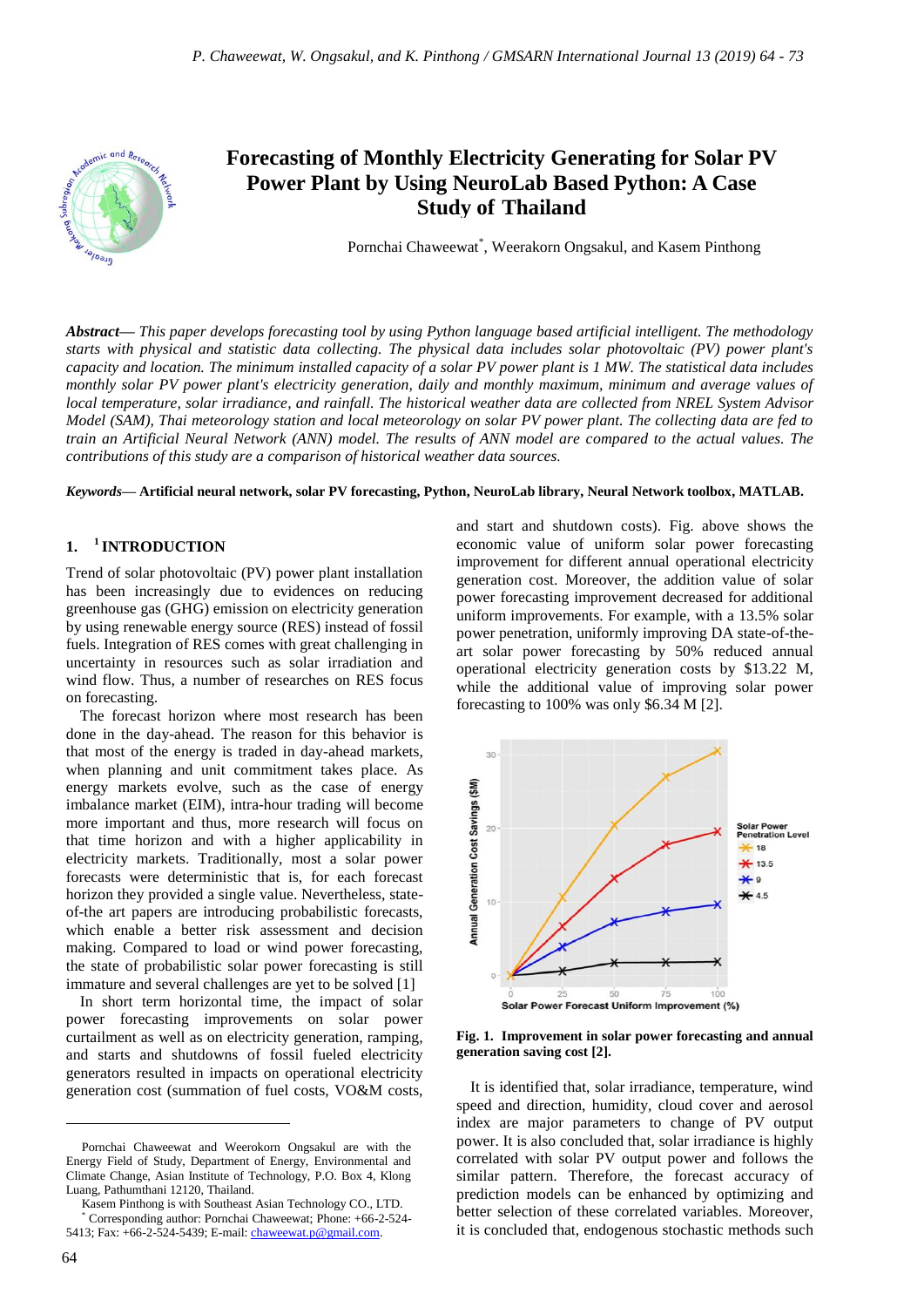as autoregressive (AR), moving average (MA), autoregressive moving average (ARMA) and/or autoregressive integrated moving average (ARIMA) can be used where less number of meteorological parameters are available as model input. In addition, different classification and clustering methods can be applied for improved training the forecasting model to enhance the forecast model performance. Intelligent Learning techniques such as artificial neural network (ANN) and fuzzy logic can have applied in dynamic environment to forecast the PV output, of adequate historical patterns are available to train the network [3].

In long term solar PV generating forecasting, the grid operator can perform a better operation and long-term planning. The grid operator will also be able to perform reliable and safe maintenance planning and avoid any risks due to imbalance in power supply [4].

NREL provides access to TMY2 and TMY3 data sets and also uses these data sets in its online solar energy calculator PVWatts. There is only one TMY2 station in Thailand where locates in Bangkok as shown in Fig. 2.



**Fig. 2. TMY2 stations locate in Thailand and nearby countries (source: PVwatt).**

In summary, monthly solar PV generating forecasting provides several benefits as below;

- Accuracy solar PV generating forecasting can help the operator to plan safe maintenance and minimize risk on power balance. Moreover, solar PV owner can ensure their revenue and financial analysis.
- Underestimate solar PV generating can cause system's stability and reliability.
- Overestimate solar PV generating can cause financial damage to solar PV owners.

Research question:

 Since PVwatt accesses to only one meteorological station in Thailand, is it provide better to forecast data on monthly solar PV production than using local meteorological weather data from Thai Department of Meteorological?

 Is NeuroLab library based Python language can perform better than neural network toolbox in MATLAB in term of time of calculation and error of forecasting?

The contributions of this paper are listed below

- To forecast monthly output of solar PV power plant in Thailand using historical local weather data collected from Thai Department of Meteorological.
- To modify algorithm to forecast solar PV generating by using NeuroLab library based on Python language.

The rest of this paper is organized as follows. The methods of data collection, construction of feed-forward neural network, learning algorithm and forecasting evaluation is described in Section 2. Section 3 discusses numerical results and discussion of this paper. The conclusion and future work will be presented in Section 4. The collected data of historical weather parameters and solar PV output will be shown in Appendices.

#### **2. PROBLEM FORMULATION**

Fig. 3 represents overall methodology of this study. The data collecting from both PEA and Thai Meteorological Department starts at the beginning. The installation capacity and production of solar PV are fed to compute capacity factor as target of forecasting model in training period. Location and other measure meteorological data are fed into forecasting models as input. The result from forecasting model based NeuroLab, NN toolbox and PVwatt are compared using MAE, MAPE, cumulative probability of error and computational time. The discussion and conclusion are at the end of this study.

### *2.1 Data description*

This section descripts the collected historical data and predictor data. The data is collected in 2016. The solar PV generation historical data are collected from Provincial Electricity Authority of Thailand. The historical solar PV generation data consists of location of plant, installation capacity (kW) and monthly solar PV generation (kWhr). The historical weather data is collected from Meteorological Department of Thailand. The historical weather data consists of location of measured station and monthly measured data which are cloud index, humidity, haze, fog, rain fall, minimum temperature, and maximum temperature. The average historical monthly solar PV generation and weather data are considered as input data to train forecasting model as shown in Table 1.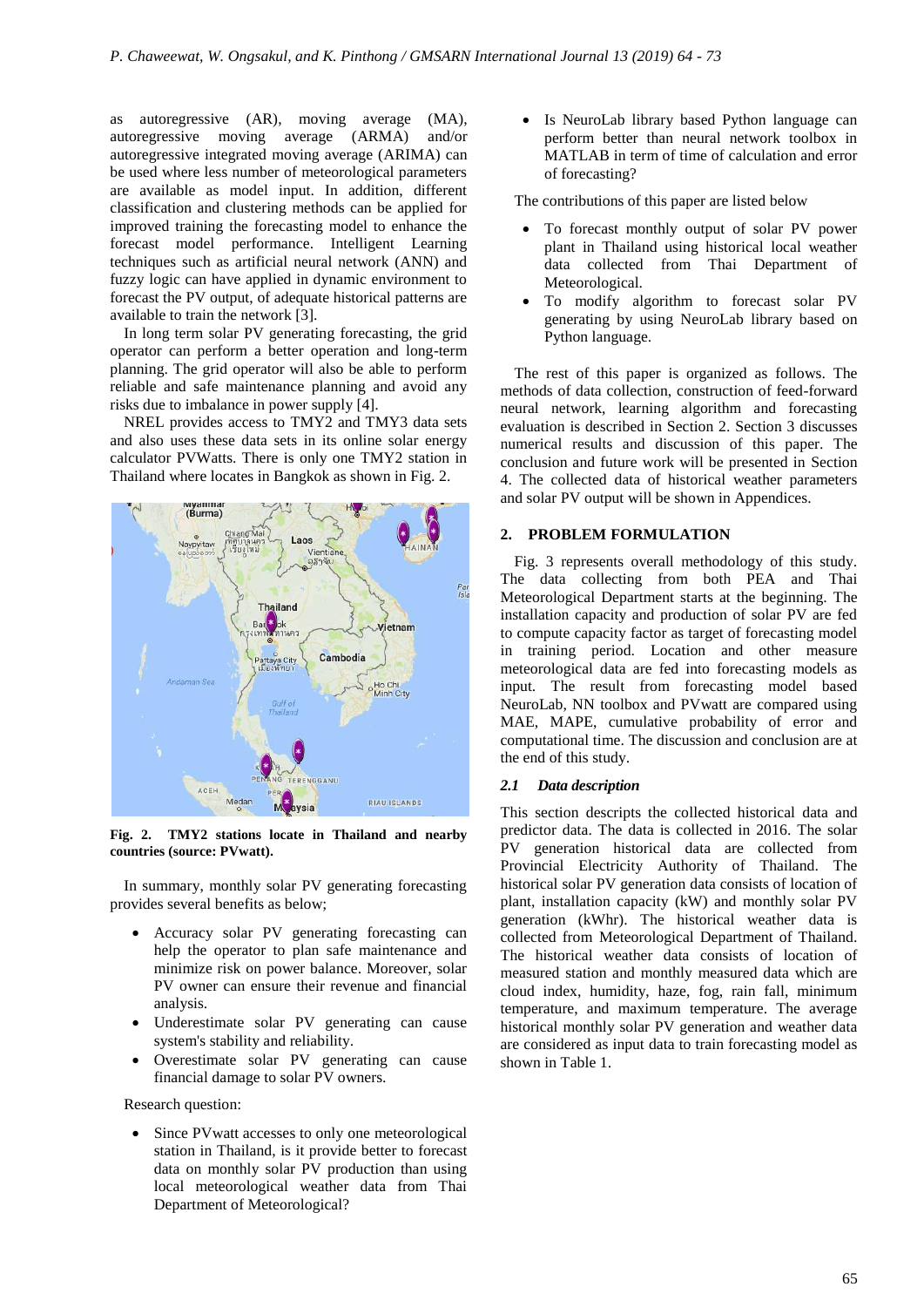

**Fig. 3. Conceptual methodology**



**Fig. 4. 4.2 kW solar PV grid-connected in AIT**

The test data is collected from solar PV power plant in Energy building, Asian Institute of Technology and meteorological measured station in Pathumthani province where the site is located. The test data is collected during January to October 2017. The till angle is 15 degrees.

|  |  | Table 1. Data description and number of collected data |  |  |  |  |  |
|--|--|--------------------------------------------------------|--|--|--|--|--|
|--|--|--------------------------------------------------------|--|--|--|--|--|

| No. of<br>variable | Variable name                         | No. of<br>collected data |
|--------------------|---------------------------------------|--------------------------|
| 1                  | Location of plant                     | 232                      |
| $\mathfrak{D}$     | Size of plant                         | 232                      |
| 3                  | Monthly solar PV generation           | 2,784                    |
| 4                  | Location of meteorological<br>station | 117                      |
| 5                  | Monthly cloud index                   | 1,317                    |
| 6                  | Monthly humidity                      | 1,371                    |
| 7                  | Monthly haze                          | 1,344                    |
| 8                  | Monthly fog                           | 1,344                    |
| 9                  | Monthly rainfall                      | 1,153                    |
| 10                 | Monthly minimum<br>temperature        | 1,393                    |
| 11                 | Monthly maximum<br>temperature        | 1,404                    |

# *2.2 Capacity factor of solar PV generation*

The capacity factor (*CF*) of each solar PV generating represents the performance of power plant. In this paper, the CF is the total AC kWhr of electricity generated by the system in a month divided by the system's rated capacity in DC kW divided by number of day in the month. The values of CF for each month are calculate by equation (1):

$$
CF_{i,m} = \frac{AC_{i,m}}{DC_{i,m} \times number \ of \ day_m}
$$
 (1)

where  $i$  represent power plant  $i$ ; AC is total electricity produced in month m; DC is overall installed capacity of the power plant; and number of day is number of day in the month.

# *2.3 Feed-forward neural network (FNN)*

This section descripts basic structure of FNN which consists of three layers. They are input layer, hidden layer and output layer. In multi-layer FNN, neurons are allocated in distinct layered topology as shown in Fig.3. A FNN only allows data flow in a forward direction, i.e., the data flows from the input layer neurons, through the hidden layers' neurons, and finally reaching the output layer neurons. The widely used learning method in FNN is the backpropagation algorithm. Backpropagation is a form of supervised learning in which the network is provided with examples of inputs and a target output. The training starts with random weights and biases value. The objective is to adjust them to make sure that the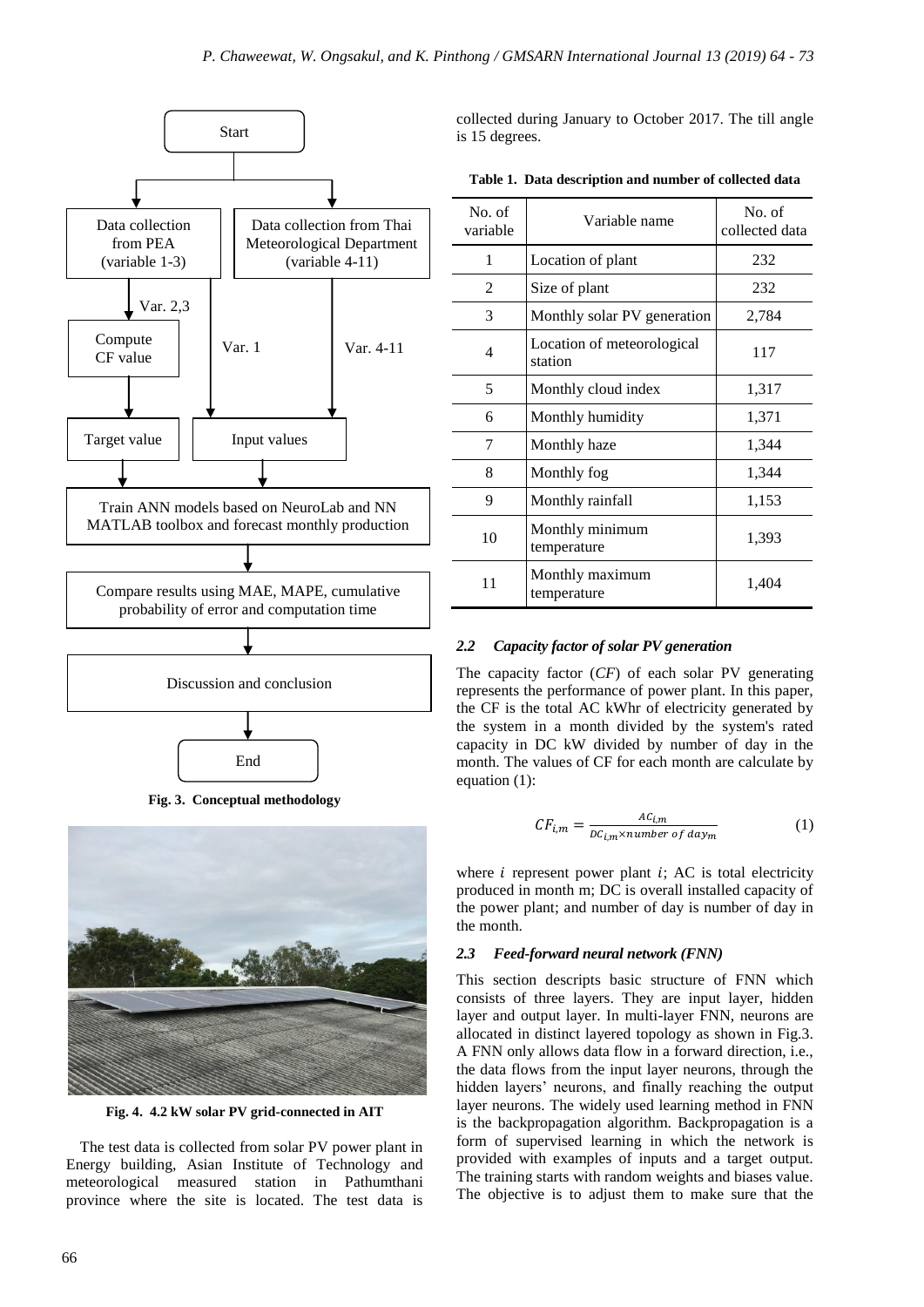error is minimal. The values of the hidden layer neurons can be expressed in (2).



**Fig. 5. A simple three-layer feed-forward neural network [5]**

$$
h_j = f_1 \left( \sum_{i=1}^n v_{ij} x_i + \theta_j \right) \tag{2}
$$

where  $h_i$  is the values of the hidden layer neuron:  $f_1(\cdot)$  is tangent sigmoind transfer function; xi is the value of the input and hidden layers and  $\theta_i$  is the bias of the hidden layer neuron.

The hidden layer will be considered as input to the output layer and the values of the output layer neurons is shown in (3).

$$
o_j = f_2(\sum_{i=1}^n w_{ij}h_i + \gamma_j)
$$
 (3)

where  $o_i$  is the values of the hidden layer neuron;  $f_2$  ( $\cdot$ is a linear transfer function;  $w_{ij}$  is the adjustable weight between the hidden and output layers and  $\gamma$ <sub>j</sub> is the bias of the output layer neuron.

#### *2.4 Levenberg-Marguardt algorithm (LMA)*

This section illustrates how LMA can be used in FNN. Letting  $e_k = R_k - Z_k$ ,  $k = 1, ..., N$ , cost function would be defined to quantify the difference between  $R_k$  and  $Z_k$ in *j-th* epoch as:

$$
E_j = E_j(e_k, k = 1, ..., N) = \frac{1}{2} \sum_{k=1}^{N} e_k^2
$$
 (4)

where  $R = [R_1...R_N]^T$  is a  $N \times 1$  vector as the target output,  $Z = [Z_1...Z_N]^T$  is a  $N \times 1$  vector as the ANN output,  $e = [e_1 \dots e_N]^T$  is a  $N \times 1$  error vector, and N is the number of samples. All parameters of antecedent can be defined in a matrix as:

$$
W = [c_1 \, s_1 \dots c_{2n} \, s_{2n}]^T = [W_1 \dots W_{4n}]^T \tag{5}
$$

where  $c_1$  and  $s_1$  indicate the center and standard deviation of first membership function, and so on. As mentioned before, all member ship functions have been

selected as Gaussian functions.

LMA uses Jacobian matrix  $J_i$  which is a gradient matrix representing the partial derivatives of  $e_i$  with respect of  $W_i$  [6].

$$
J_j = \frac{\partial e(w_j)}{\partial(w_j)} = \frac{\partial \begin{bmatrix} e_1 \\ \vdots \\ e_N \end{bmatrix}}{\partial \begin{bmatrix} w_1 \\ \vdots \\ w_N \end{bmatrix}} = \begin{bmatrix} \frac{\partial e_1}{\partial w_1} & \cdots & \frac{\partial e_1}{\partial w_{4n}} \\ \vdots & \ddots & \vdots \\ \frac{\partial e_N}{\partial w_1} & \cdots & \frac{\partial e_N}{\partial w_{4n}} \end{bmatrix}_j
$$
(6)

The LMA update for the weights is expressed as

$$
W_{j+1} = W_j - ((J_j^T J_j) + \mu I)^{-1} J_j^T e(W_j)
$$
 (7)

where the factor  $\mu$  adjusts its value according to the rule depicted in the LMA flowchart in Fig. 3. The flowchart shows how the LMA formula adjusts  $\mu$  to cleverly switch between the coarser delta rule update finer Gauss-Newton algorithm update. In this way, the parameters of antecedent which are  $c_1$ ,  $s_1$ ,  $c_2$ ,  $s_2$ , ... are identified by LMA [7].

#### *2.5 Mean absolute error (MAE) and mean absolute percentage error (MAPE)*

This section describes evaluation of developed algorithm using MAE and MAPE. The MAE defines as the difference between the actual and forecasted monthly solar PV generation which is computed by (8). The MAPE expresses the scaled difference between the actual and forecasted monthly solar PV generation as a percentage of the actual solar PV generation. MAPE is scale independent and it can be used to compare forecast performance across different data sets. MAPE can be calculated by (9)

$$
MAP = \frac{1}{N} \sum_{i=1}^{N} |P_a - P_f|
$$
 (8)

$$
MAPE[\%] = \frac{100}{N} \sum_{i=1}^{N} \left| \frac{P_a - P_f}{P_a} \right| \tag{9}
$$

where  $P_a$  and  $P_f$  are the actual and forecasted solar PV generation. *N* is the data size.

#### **3. NUMBERICAL RESULTS AND DISCUSSION**

This chapter presents simulation results and evaluation of trained model using collected local weather data from Thai Meteorological Department. The training period starts from January to December 2016. The testing period is during January to October 2017. The solar PV generating data collected from PVwatt at tested site is used as benchmark.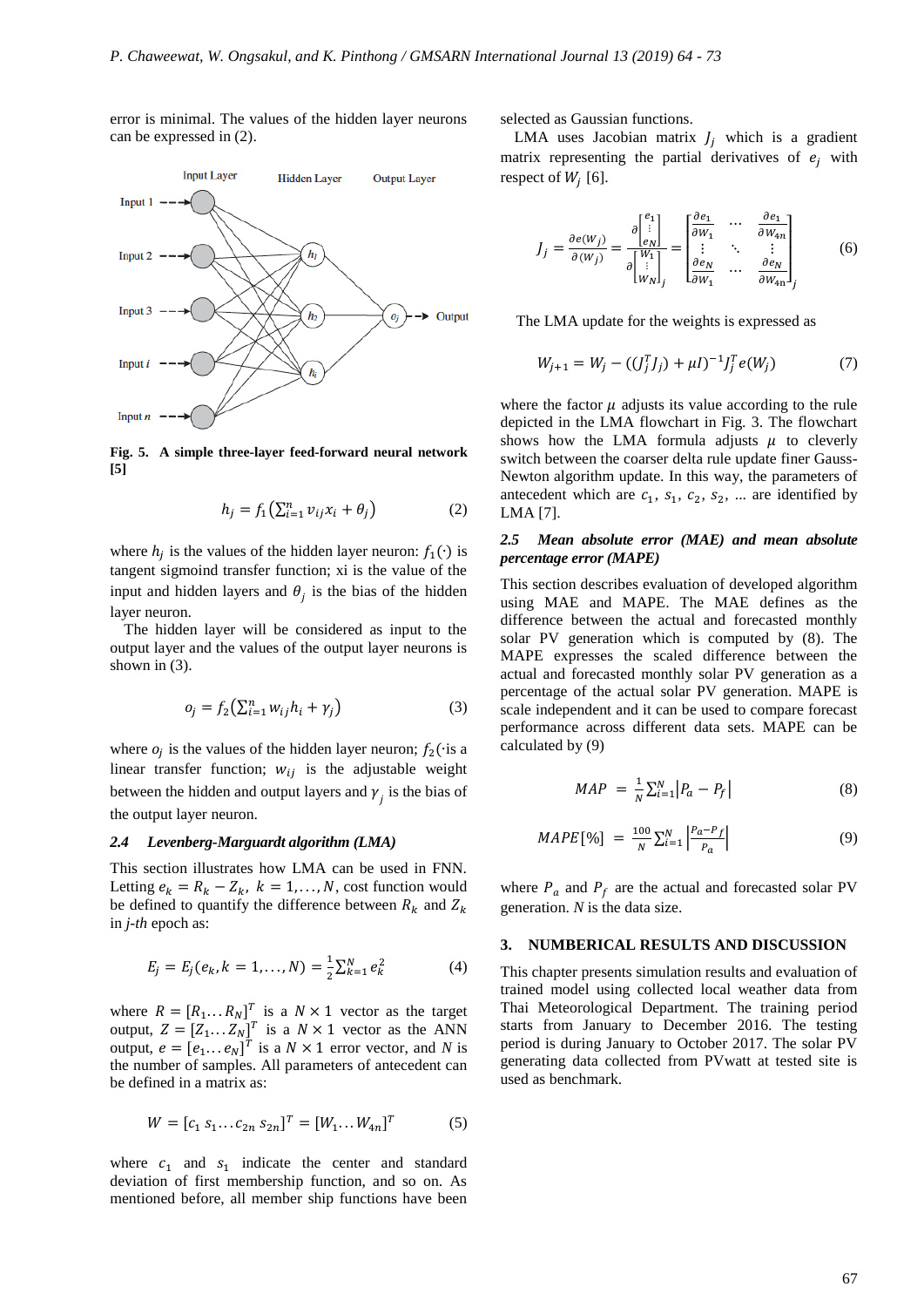

**Fig. 6. MAE values on average monthly CF forecasting for PVwatt, NeuroLab and NN toolbox.**



**Fig. 7. MAPE values on average monthly CF forecasting for PVwatt, NeuroLab and NN toolbox** 

According to average monthly capacity factor forecasting, MAE and MAPE results in Fig. 3 and 4, three are difference in results of PVwatts and proposed methods. NeuroLab drops down these MAE on for 0.002 and 0.009 comparing to PVwatts and NN toolbox Then, MAPE of NeuroLab is found lower than PVwatt and NN toolbox. Thus, the proposed NeuroLab based forecasting model perform the excellence results in AIT solar PV site.

The histograms, normalized distributed lines and cumulative normalize distributed lines plots of NeuroLab and Neural Network toolbox (NN) are shown in Fig. 5. The comparison between NeuroLab's and NN toolbox's results show that NeuroLab consume more calculating time but less standard deviation of calculating time. However, NeuroLab perform better in forecasting accuracy. The average monthly MAE is less than NN toolbox by 0.014 kWhr. Moreover, NeuroLab provide lower MAPE by 7.78%.

.

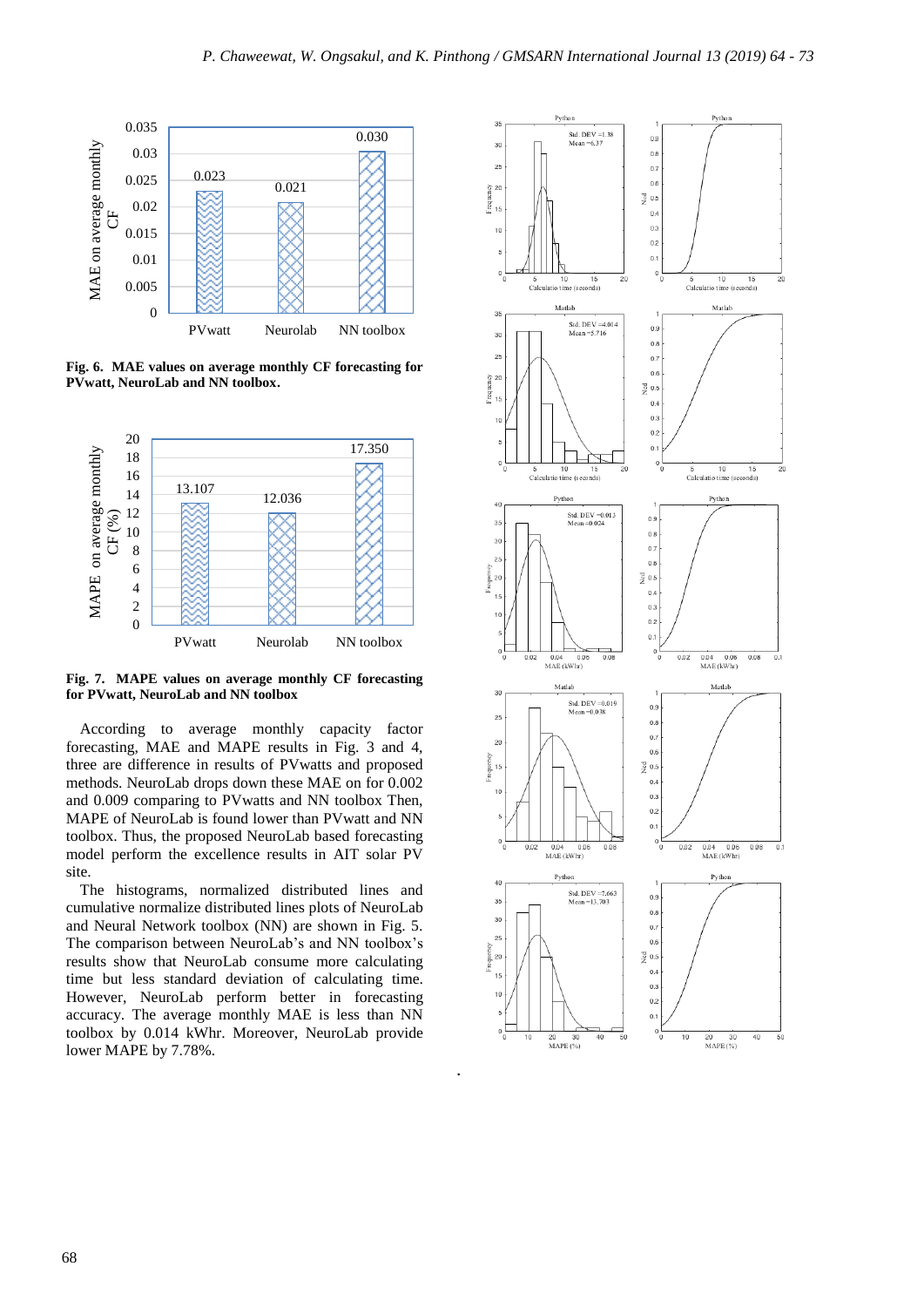

**Fig. 8. Distribution histogram and cumulative distribution probability of calculating time, MAE and MRE for NeuroLab and NN toolbox.**

#### **4. CONCLUSION**

This paper presents a modified neural network library and toolbox which are NeuroLab based python and neural network toolbox base MATLAB as monthly solar PV generation forecasting using local weather data from the Thai Meteorological Department. The result of MAE shows the significant performance of using historical weather data better than PVwatt which using TMYs data. Moreover, NeuroLab library based python shows excellent performance comparing to neural network toolbox based MATLAB.

# **ACKNOWLEDGEMENT**

Firstly, the authors would to express his deepest gratitude to Provincial Electricity Authority of Thailand (PEA) and Asian Institute of Technology (AIT) for historical electricity generating data used in this research. Sincere thanks would go to Thai Meteorological Department for providing historical weather data. We also would like to acknowledge the financial support of Science-Technology-Engineering-Mathematics (STEM) by NSTDA, AIT and PEA.

#### **REFERENCES**

- [1] J. Antonanzas, N. Osorio, R. Escobar, R. Urraca, F.J. Martinez-de-Pison, F. Antonanzas-Torres,. "Review of photovoltaic power forecasting." *In Solar Energy*, 2016: 78-111.
- [2] Carlo Brancucci Martinez-Anido, Benjamin Botor, Anthony R. Florita, Caroline Draxl, Siyuan Lu, Hendrik F. Hamann, Bri-Mathias Hodge,. "The value of day-ahead solar power forecasting improvement." *Solar Energy*, 2016: 192-203.
- [3] Muhammad Qamar Raza, Mithulananthan Nadarajah, Chandima Ekanayake,. "On recent advances in PV output power forecast." *Solar Energy*, 2016: 125-144.
- [4] Mohana Alanazi, Abdulaziz Alanazi, Amin Khodaei,. "Long-term solar generation forecasting." *2016 IEEE/PES Transmission and Distribution Conference and Exposition (T&D), .* Dallas, TX, USA: IEEE, 2016.
- [5] Chen, S.X., H.B. Gooi, and M.Q. Wang. "Solar radiation forecast based on fuzzy logic and neural networks." *Renewable Energy*, 2013: 195-201.
- [6] Chazal, Philip de, and Mark D. McDonnel. "Efficient computation of the Levenberg-Marquardt algorithm for feedforward networks with linear outputs." *2016 International Joint Conference on Neural Networks (IJCNN).* Vancouver: IEEE, 2016. 68-75.
- [7] Farhat, Ana, and Ka C Cheok. "Improving Adaptive Network Fuzzy Inference System with Levenberg-Marquardt Algorithm." *2017 Annual IEEE International Systems Conference (SysCon).* Montreal, QC, Canada: IEEE, 2017.
- [8] <http://pvwatts.nrel.gov/>

#### **Appendix**

**Table A-1. Historical monthly solar PV generating distributed by area and size for training the purposed model.**

| Area* | $Size**$ | No. of |       | Average monthly capacity factor |       |       |       |       |       |       |       |       |            |        |
|-------|----------|--------|-------|---------------------------------|-------|-------|-------|-------|-------|-------|-------|-------|------------|--------|
|       |          | site   | Jan   | Feb                             | Mar   | Apr   | May   | Jun   | Jul   | Aug   | Sep   | Oct   | <b>Nov</b> | Dec    |
|       | small    | 18     | 0.144 | 0.173                           | 0.167 | 0.178 | 0.160 | 0.147 | 0.146 | 0.151 | 0.150 | 0.139 | 0.160      | 0.145  |
|       | medium   | 7      | 0.187 | 0.205                           | 0.199 | 0.215 | 0.195 | 0.172 | 0.177 | 0.179 | 0.171 | 0.177 | 0.197      | 0.183  |
|       | large    | 11     | 0.218 | 0.238                           | 0.232 | 0.246 | 0.228 | 0.203 | 0.209 | 0.214 | 0.207 | 0.209 | 0.233      | 0.218  |
|       | small    | 2      | 0.147 | 0.170                           | 0.150 | 0.150 | 0.142 | 0.147 | 0.144 | 0.161 | 0.148 | 0.136 | 0.159      | 10.142 |
| 2     | medium   | 8      | 0.175 | 0.204                           | 0.202 | 0.209 | 0.180 | 0.166 | 0.162 | 0.183 | 0.168 | 0.165 | 0.195      | 0.176  |
|       | large    | 1      | 0.157 | 0.176                           | 0.166 | 0.184 | 0.155 | 0.149 | 0.150 | 0.125 | 0.093 | 0.091 | 0.169      | 0.165  |
|       | small    | 1      | 0.249 | 0.247                           | 0.248 | 0.275 | 0.221 | 0.221 | 0.211 | 0.207 | 0.210 | 0.203 | 0.224      | 10.223 |
| 3     | medium   | 5      | 0.216 | 0.218                           | 0.220 | 0.241 | 0.228 | 0.198 | 0.202 | 0.207 | 0.199 | 0.200 | 0.205      | 0.199  |
|       | large    | 18     | 0.201 | 0.209                           | 0.208 | 0.228 | 0.213 | 0.191 | 0.191 | 0.193 | 0.188 | 0.190 | 0.197      | 0.189  |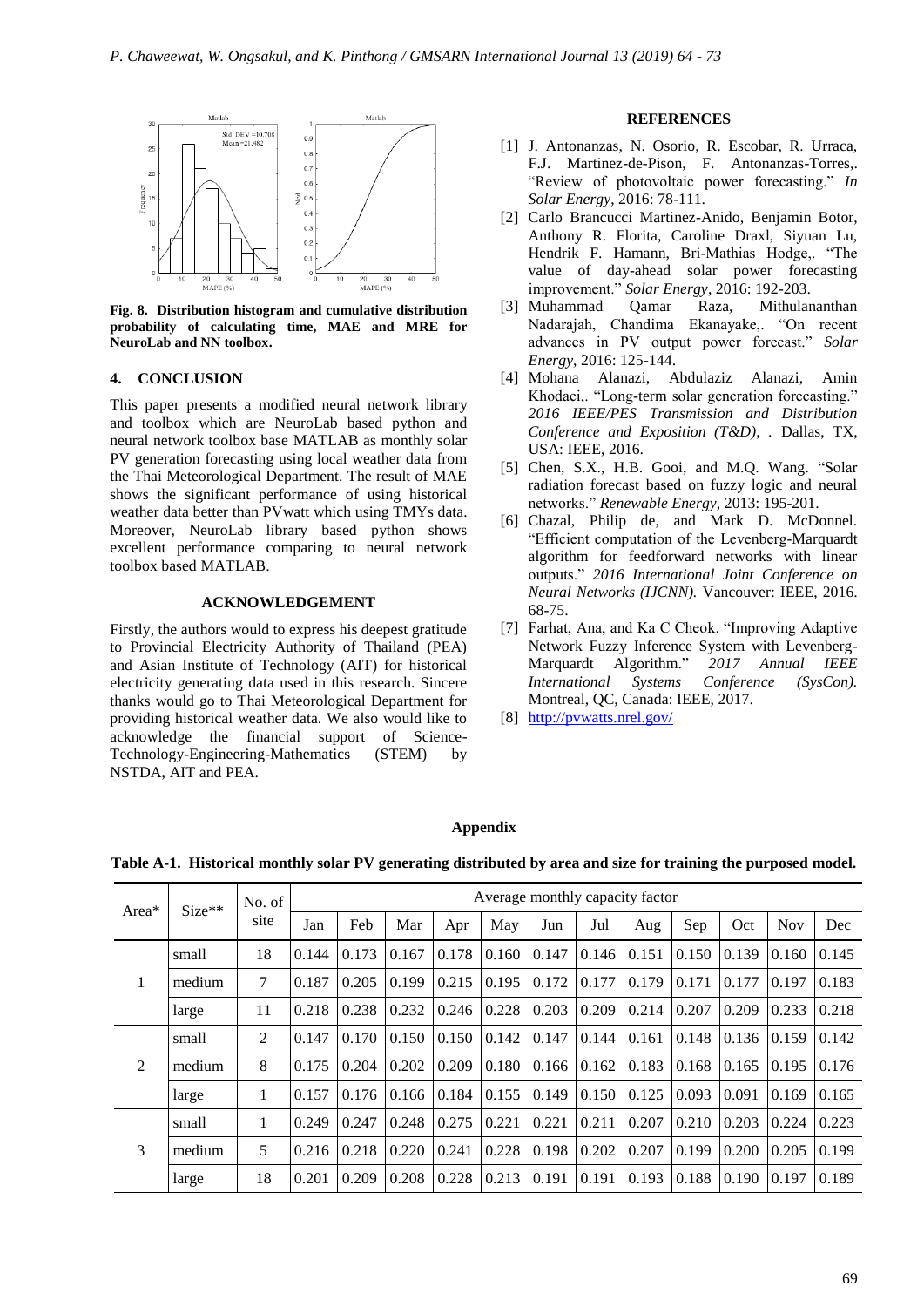|    | small  | 5                | 0.171 | 0.179 | 0.172 | 0.173 | 0.163 | 0.136 | $0.133$ 0.125 |       | 0.140 | 0.157 | 0.152 | 0.153 |
|----|--------|------------------|-------|-------|-------|-------|-------|-------|---------------|-------|-------|-------|-------|-------|
| 4  | medium | 9                | 0.178 | 0.190 | 0.184 | 0.184 | 0.184 | 0.151 | 0.148         | 0.134 | 0.148 | 0.170 | 0.171 | 0.170 |
|    | large  | $\mathbf 1$      | 0.208 | 0.215 | 0.205 | 0.209 | 0.209 | 0.201 | 0.183         | 0.188 | 0.195 | 0.200 | 0.197 | 0.210 |
|    | small  | $\boldsymbol{0}$ | None  | None  | None  | None  | None  | None  | None          | None  | None  | None  | None  | None  |
| 5  | medium | $\mathbf{1}$     | 0.183 | 0.143 | 0.198 | 0.218 | 0.199 | 0.180 | 0.176         | 0.177 | 0.174 | 0.203 | 0.209 | 0.200 |
|    | large  | $\tau$           | 0.212 | 0.229 | 0.227 | 0.240 | 0.222 | 0.190 | 0.189         | 0.180 | 0.189 | 0.219 | 0.216 | 0.210 |
|    | small  | $\overline{c}$   | 0.116 | 0.135 | 0.136 | 0.148 | 0.150 | 0.136 | 0.136         | 0.128 | 0.120 | 0.129 | 0.137 | 0.131 |
| 6  | medium | 18               | 0.178 | 0.205 | 0.196 | 0.211 | 0.201 | 0.180 | 0.185         | 0.183 | 0.176 | 0.179 | 0.200 | 0.188 |
|    | large  | $\tau$           | 0.183 | 0.208 | 0.197 | 0.210 | 0.199 | 0.175 | 0.181         | 0.183 | 0.172 | 0.187 | 0.201 | 0.195 |
|    | small  | $\mathbf{1}$     | 0.114 | 0.148 | 0.127 | 0.133 | 0.138 | 0.132 | 0.123         | 0.118 | 0.112 | 0.126 | 0.130 | 0.126 |
| 7  | medium | 21               | 0.138 | 0.176 | 0.155 | 0.159 | 0.161 | 0.152 | 0.147         | 0.145 | 0.142 | 0.157 | 0.168 | 0.163 |
|    | large  | 19               | 0.196 | 0.248 | 0.222 | 0.219 | 0.215 | 0.199 | 0.195         | 0.193 | 0.185 | 0.209 | 0.224 | 0.221 |
|    | small  | $\mathbf{1}$     | 0.198 | 0.264 | 0.230 | 0.243 | 0.235 | 0.214 | 0.171         | 0.221 | 0.203 | 0.234 | 0.242 | 0.233 |
| 8  | medium | 9                | 0.180 | 0.222 | 0.188 | 0.191 | 0.193 | 0.180 | 0.176         | 0.174 | 0.162 | 0.194 | 0.202 | 0.193 |
|    | large  | 6                | 0.192 | 0.250 | 0.222 | 0.223 | 0.203 | 0.207 | 0.216         | 0.201 | 0.183 | 0.206 | 0.210 | 0.202 |
|    | small  | $\mathbf{1}$     | 0.082 | 0.096 | 0.075 | 0.067 | 0.072 | 0.098 | 0.100         | 0.083 | 0.073 | 0.069 | 0.077 | 0.067 |
| 9  | medium | 16               | 0.185 | 0.224 | 0.212 | 0.222 | 0.205 | 0.195 | 0.197         | 0.201 | 0.179 | 0.195 | 0.206 | 0.198 |
|    | large  | 20               | 0.213 | 0.255 | 0.240 | 0.243 | 0.223 | 0.213 | 0.219         | 0.220 | 0.199 | 0.220 | 0.228 | 0.223 |
|    | small  | 6                | 0.176 | 0.191 | 0.190 | 0.196 | 0.171 | 0.142 | 0.137         | 0.132 | 0.131 | 0.121 | 0.139 | 0.142 |
| 10 | medium | $\overline{4}$   | 0.200 | 0.201 | 0.202 | 0.214 | 0.190 | 0.168 | 0.166         | 0.164 | 0.156 | 0.148 | 0.171 | 0.165 |
|    | large  | $\boldsymbol{0}$ | None  | None  | None  | None  | None  | None  | None          | None  | None  | None  | None  | None  |
|    | small  | $\overline{c}$   | 0.066 | 0.051 | 0.038 | 0.055 | 0.064 | 0.070 | 0.049         | 0.046 | 0.049 | 0.043 | 0.046 | 0.034 |
| 11 | medium | $\boldsymbol{0}$ | None  | None  | None  | None  | None  | None  | None          | None  | None  | None  | None  | None  |
|    | large  | $\boldsymbol{0}$ | None  | None  | None  | None  | None  | None  | None          | None  | None  | None  | None  | None  |
|    | small  | 3                | 0.086 | 0.103 | 0.109 | 0.092 | 0.071 | 0.069 | 0.079         | 0.083 | 0.088 | 0.084 | 0.080 | 0.071 |
| 12 | medium | $\boldsymbol{0}$ | None  | None  | None  | None  | None  | None  | None          | None  | None  | None  | None  | None  |
|    | large  | $\boldsymbol{0}$ | None  | None  | None  | None  | None  | None  | None          | None  | None  | None  | None  | None  |

\*Area

\*\* Size of plant: small (less than 1 MW), medium (1-5 MW), large (above 5 MW)

| Table A-2. Actual monthly solar PV generation at AIT and    |
|-------------------------------------------------------------|
| forecasted data from PV watt [8] during January to October, |
| 2017                                                        |

| Month    | Number of     | Monthly solar PV<br>generation (kWhr) |             |  |  |
|----------|---------------|---------------------------------------|-------------|--|--|
|          | days in month | <b>AIT</b>                            | PV watt [8] |  |  |
| January  | 31            | 508.66                                | 505         |  |  |
| February | 29            | 544.07                                | 486         |  |  |
| March    | 31            | 522.94                                | 576         |  |  |
| April    | 30            | 574.76                                | 513         |  |  |
| May      | 31            | 502.9                                 | 470         |  |  |

| June      | 30 | 559.16 | 458 |
|-----------|----|--------|-----|
| July      | 31 | 537.28 | 484 |
| August    | 31 | 554.77 | 416 |
| September | 30 | 550.55 | 438 |
| October   | 31 | 549.12 | 446 |
|           |    |        |     |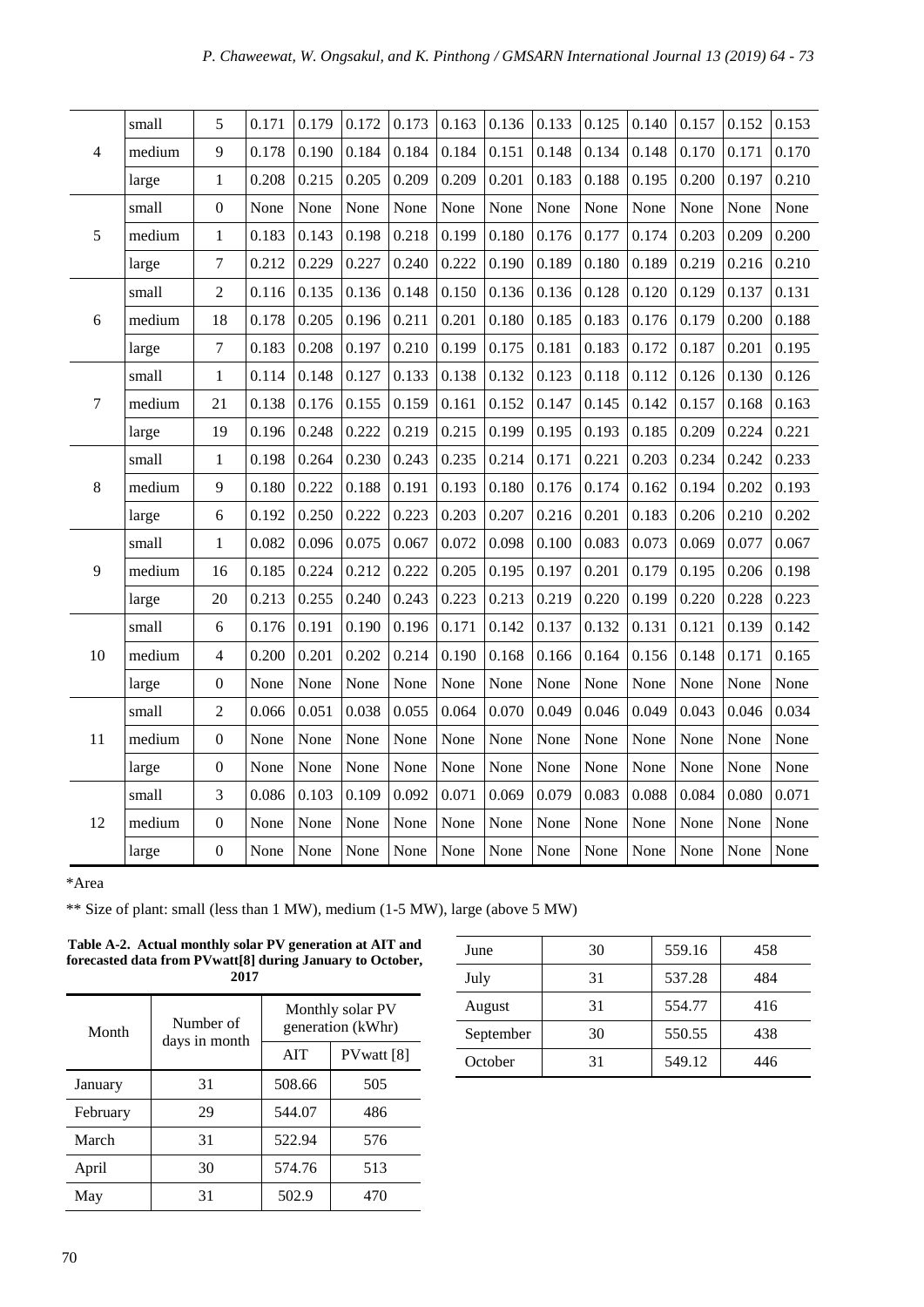|          | Number of        | Capacity factor |                       |  |  |
|----------|------------------|-----------------|-----------------------|--|--|
| Month    | days in<br>month | <b>AIT</b>      | PVwatt <sup>[8]</sup> |  |  |
| January  | 31               | 0.1628          | 0.1616                |  |  |
| February | 29               | 0.1741          | 0.1555                |  |  |
| March    | 31               | 0.1674          | 0.1843                |  |  |
| April    | 30               | 0.1839          | 0.1642                |  |  |

| May       | 31         | 0.1609 | 0.1504 |
|-----------|------------|--------|--------|
| June      | 30         | 0.1789 | 0.1466 |
| July      | 31         | 0.1719 | 0.1549 |
| August    | 31         | 0.1775 | 0.1331 |
| September | 30         | 0.1762 | 0.1402 |
| October   | 31         | 0.1757 | 0.1427 |
|           | <b>MAE</b> |        | 0.0229 |
|           | $MAPE(\%)$ |        | 13.107 |
|           |            |        |        |

#### **Table A-3. Actual monthly capacity factor at AIT and calculaed capacity from PVwatt[8] during January to October, 2017**

**Table A-4. Results of calculation time, MAE and MAPE on average monthly capacity factor using NeuroLab based Python and NN toolbox based MATLAB**

|                |        | NeuroLab   |             |        | NN toolbox |             |
|----------------|--------|------------|-------------|--------|------------|-------------|
| Sample         | Time   | <b>MAE</b> | <b>MAPE</b> | Time   | <b>MAE</b> | <b>MAPE</b> |
| $\mathbf{1}$   | 10.209 | 0.038      | 22.052      | 12.947 | 0.052      | 29.950      |
| $\overline{2}$ | 7.935  | 0.016      | 9.001       | 3.378  | 0.030      | 16.993      |
| 3              | 5.998  | 0.015      | 8.270       | 2.895  | 0.044      | 24.535      |
| $\overline{4}$ | 5.585  | 0.012      | 6.311       | 4.056  | 0.018      | 10.021      |
| 5              | 4.740  | 0.018      | 10.068      | 3.516  | 0.017      | 9.389       |
| 6              | 5.647  | 0.015      | 8.994       | 11.273 | 0.070      | 39.041      |
| $\overline{7}$ | 7.355  | 0.012      | 7.374       | 5.422  | 0.066      | 37.331      |
| 8              | 5.000  | 0.037      | 20.818      | 4.804  | 0.074      | 42.202      |
| 9              | 4.381  | 0.018      | 10.616      | 3.262  | 0.032      | 18.069      |
| 10             | 6.968  | 0.075      | 45.446      | 7.378  | 0.019      | 10.855      |
| 11             | 5.138  | 0.015      | 8.401       | 7.236  | 0.056      | 31.752      |
| 12             | 4.868  | 0.032      | 17.896      | 4.840  | 0.040      | 22.424      |
| 13             | 5.239  | 0.022      | 12.428      | 4.209  | 0.080      | 45.443      |
| 14             | 7.664  | 0.018      | 10.471      | 4.009  | 0.022      | 12.979      |
| 15             | 5.677  | 0.013      | 7.269       | 1.592  | 0.029      | 16.402      |
| 16             | 6.005  | 0.019      | 10.802      | 2.982  | 0.040      | 23.599      |
| 17             | 6.012  | 0.015      | 8.986       | 3.907  | 0.020      | 11.251      |
| 18             | 5.999  | 0.018      | 10.221      | 1.721  | 0.056      | 31.462      |
| 19             | 5.319  | 0.030      | 15.997      | 6.536  | 0.028      | 15.901      |
| 20             | 5.644  | 0.025      | 14.951      | 3.527  | 0.045      | 24.947      |
| 21             | 5.351  | 0.023      | 13.043      | 9.070  | 0.039      | 22.437      |
| 22             | 6.568  | 0.028      | 15.649      | 4.372  | 0.038      | 21.316      |
| 23             | 5.997  | 0.024      | 13.957      | 3.994  | 0.039      | 22.240      |
| 24             | 7.368  | 0.030      | 17.421      | 2.155  | 0.073      | 43.448      |
| 25             | 6.688  | 0.021      | 11.956      | 4.445  | 0.029      | 16.113      |
| 26             | 5.918  | 0.040      | 22.311      | 4.503  | 0.030      | 17.063      |
| 27             | 7.001  | 0.009      | 4.864       | 5.525  | 0.015      | 8.610       |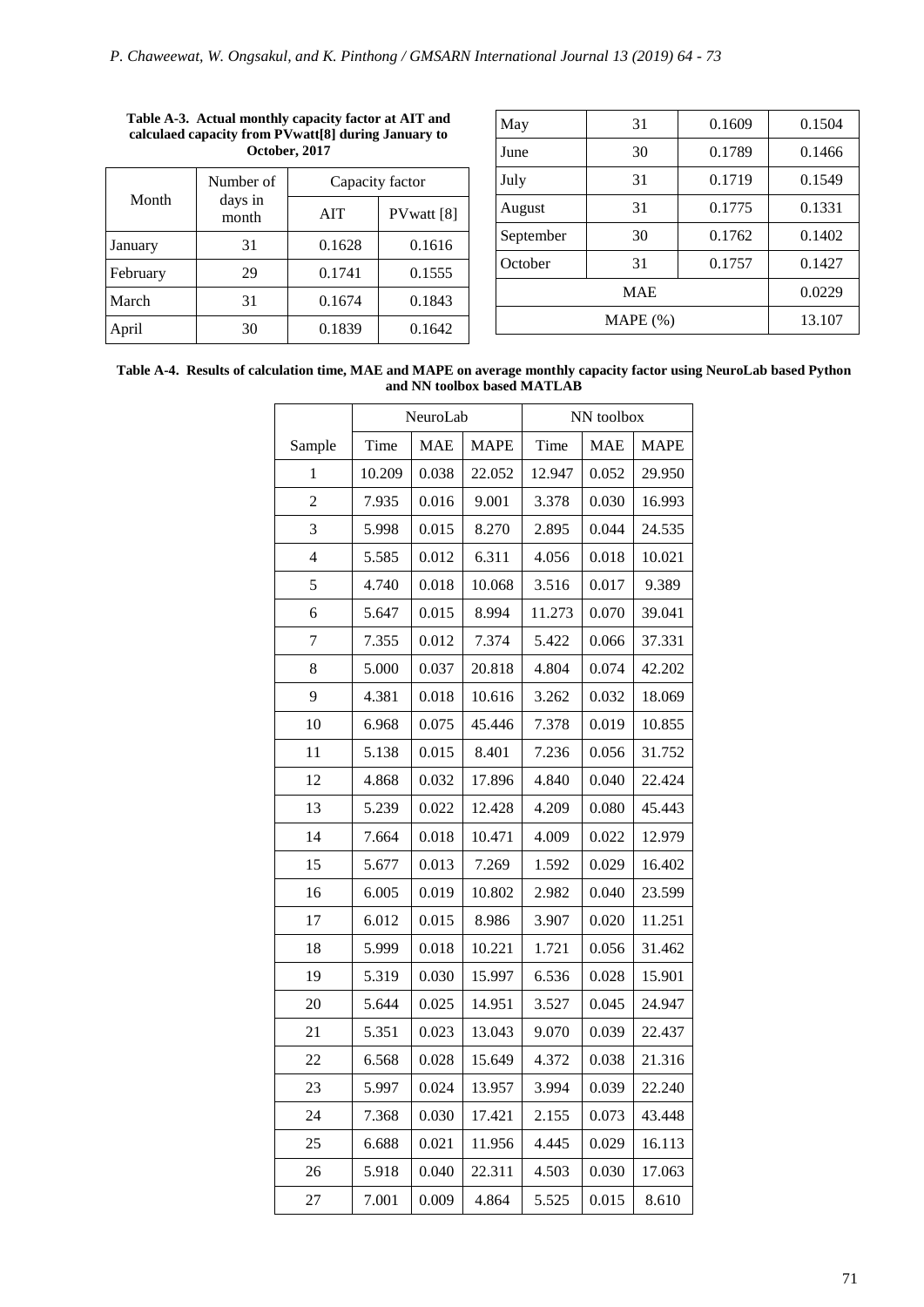| 28 | 4.499  | 0.033 | 19.066 | 4.037  | 0.054 | 30.980 |
|----|--------|-------|--------|--------|-------|--------|
| 29 | 6.940  | 0.015 | 8.960  | 5.501  | 0.026 | 15.425 |
| 30 | 10.993 | 0.038 | 20.913 | 7.439  | 0.023 | 13.020 |
| 31 | 6.407  | 0.013 | 7.388  | 2.846  | 0.029 | 16.053 |
| 32 | 6.473  | 0.024 | 13.214 | 10.795 | 0.031 | 17.553 |
| 33 | 6.117  | 0.022 | 12.662 | 2.831  | 0.026 | 14.709 |
| 34 | 8.724  | 0.033 | 18.597 | 1.295  | 0.038 | 21.798 |
| 35 | 7.239  | 0.019 | 10.397 | 17.785 | 0.029 | 17.003 |
| 36 | 6.782  | 0.031 | 17.758 | 1.981  | 0.028 | 15.582 |
| 37 | 6.477  | 0.028 | 15.594 | 8.132  | 0.036 | 20.621 |
| 38 | 5.904  | 0.014 | 8.103  | 19.329 | 0.024 | 13.001 |
| 39 | 7.744  | 0.011 | 6.601  | 15.378 | 0.052 | 30.008 |
| 40 | 4.994  | 0.017 | 9.952  | 5.359  | 0.035 | 20.395 |
| 41 | 9.562  | 0.020 | 11.295 | 4.723  | 0.021 | 11.606 |
| 42 | 5.027  | 0.011 | 6.091  | 5.637  | 0.088 | 51.924 |
| 43 | 5.011  | 0.029 | 16.287 | 2.749  | 0.029 | 16.224 |
| 44 | 6.381  | 0.028 | 15.850 | 5.476  | 0.060 | 34.383 |
| 45 | 6.185  | 0.015 | 8.798  | 5.806  | 0.037 | 20.652 |
| 46 | 6.173  | 0.053 | 31.918 | 3.232  | 0.024 | 13.408 |
| 47 | 7.495  | 0.065 | 36.682 | 4.752  | 0.048 | 27.320 |
| 48 | 5.415  | 0.011 | 6.045  | 3.247  | 0.021 | 12.031 |
| 49 | 5.552  | 0.016 | 8.870  | 2.212  | 0.029 | 16.469 |
| 50 | 6.930  | 0.023 | 12.683 | 3.563  | 0.020 | 11.574 |
| 51 | 3.990  | 0.018 | 10.389 | 1.008  | 0.024 | 13.565 |
| 52 | 5.930  | 0.014 | 7.822  | 9.158  | 0.030 | 17.560 |
| 53 | 6.200  | 0.019 | 10.661 | 3.616  | 0.048 | 27.120 |
| 54 | 6.408  | 0.017 | 9.755  | 4.454  | 0.068 | 39.003 |
| 55 | 7.084  | 0.022 | 12.645 | 6.716  | 0.075 | 44.140 |
| 56 | 4.697  | 0.013 | 7.978  | 4.169  | 0.045 | 26.018 |
| 57 | 6.083  | 0.022 | 12.465 | 15.742 | 0.025 | 14.000 |
| 58 | 5.068  | 0.017 | 9.743  | 5.664  | 0.017 | 9.960  |
| 59 | 5.436  | 0.016 | 9.198  | 1.547  | 0.038 | 21.969 |
| 60 | 4.847  | 0.007 | 3.979  | 3.877  | 0.018 | 9.914  |
| 61 | 5.999  | 0.035 | 19.936 | 3.275  | 0.025 | 14.131 |
| 62 | 8.072  | 0.021 | 11.539 | 7.015  | 0.024 | 13.286 |
| 63 | 6.323  | 0.024 | 13.777 | 2.807  | 0.017 | 9.368  |
| 64 | 7.450  | 0.039 | 21.864 | 6.935  | 0.047 | 25.668 |
| 65 | 5.944  | 0.034 | 19.344 | 6.525  | 0.115 | 64.653 |
| 66 | 9.644  | 0.034 | 19.095 | 7.767  | 0.052 | 30.177 |